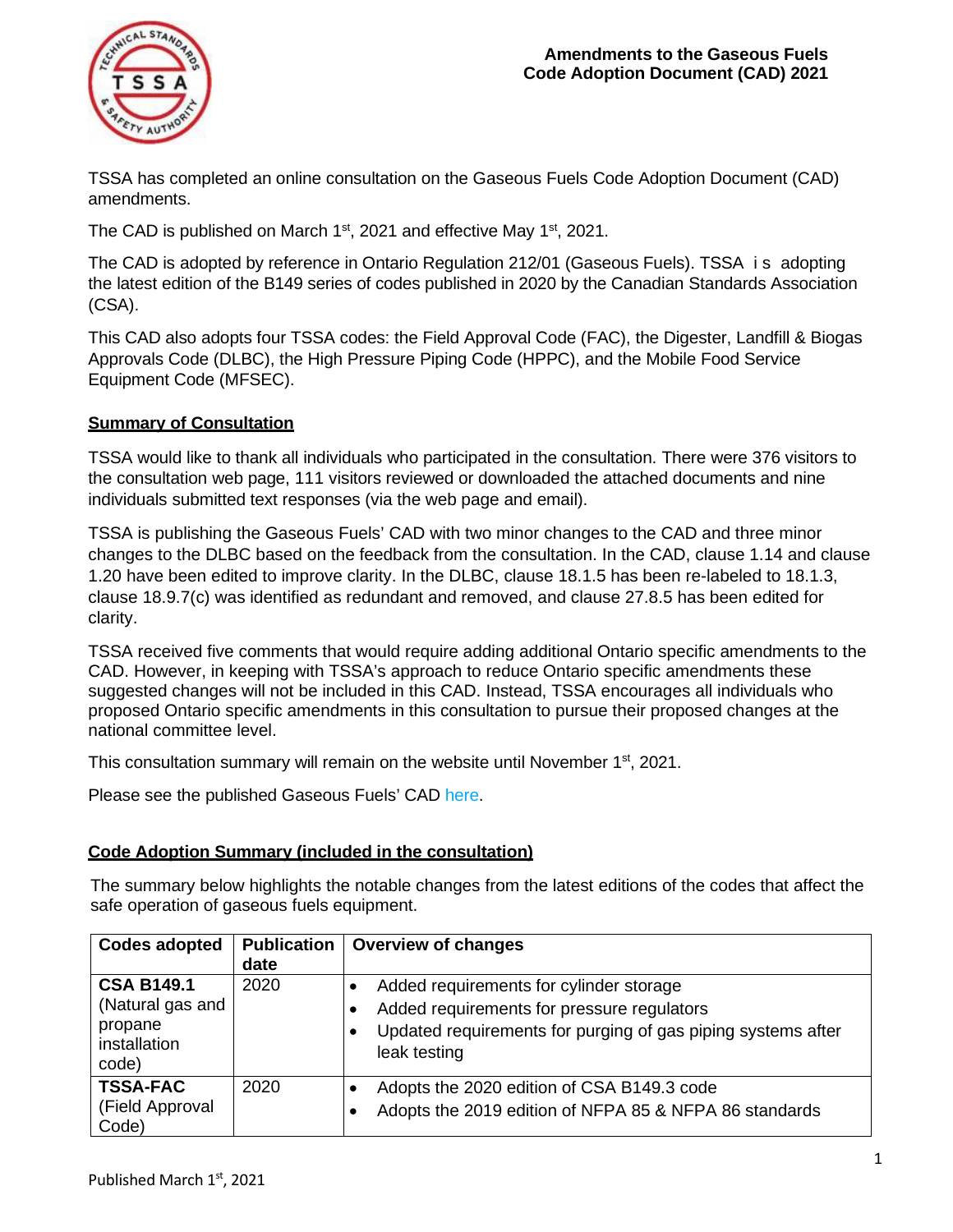

| <b>TSSA-MFSEC</b><br>(Mobile Food<br>Service<br>Equipment<br>Code)        | 2020 | Adopts the 2020 edition of CSA B149.3 code<br>$\bullet$<br>Additional details, guidance, and specific technical<br>$\bullet$<br>specifications on requirements<br>Additional requirements for "portable carts"<br>$\bullet$<br>Additional requirements regarding MFSE operations near<br>$\bullet$<br>generators                  |  |
|---------------------------------------------------------------------------|------|-----------------------------------------------------------------------------------------------------------------------------------------------------------------------------------------------------------------------------------------------------------------------------------------------------------------------------------|--|
| <b>CSA B149.3</b><br>(Adopted by<br>reference in<br>FAC & MFSEC)          | 2020 | Updated requirements regarding pilot burners<br>$\bullet$<br>Updated requirements for liquid propane valve trains<br>$\bullet$<br>Updated requirements for multi-fuel burners<br>$\bullet$<br>Updated requirements for safety controls<br>$\bullet$                                                                               |  |
| TSSA-Digester,<br>Landfill &<br><b>Biogas</b><br><b>Approvals</b><br>Code | 2020 | Adopts the 2020 edition of CSA B149.6 code<br>$\bullet$<br>Annex D of B149.6 is now mandatory part of the code<br>$\bullet$<br>Removed various requirements that were included in B149.6-20                                                                                                                                       |  |
| <b>CSA B149.6</b><br>(Adopted by<br>reference in<br>DLBC)                 | 2020 | Removed "installation at landfills upstream of the main inlet<br>$\bullet$<br>valve on the vacuum side of the blower" from the code scope<br>New definitions added (e.g. qualified personnel, relief device)<br>$\bullet$<br>Testing method for membrane gasholders used in biogas<br>$\bullet$<br>installation has been modified |  |
| <b>TSSA-High</b><br><b>Pressure</b><br><b>Piping Code</b>                 | 2020 | Minor editorial changes<br>$\bullet$<br>Tie-in closure examination method requirements updated                                                                                                                                                                                                                                    |  |

The full list of changes from the 2015 edition of B149 series code to the 2020 edition can be found on CSA Group's website: **B149.1, [B149.3,](https://store.csagroup.org/ccrz__ProductDetails?viewState=DetailView&cartId=&portalUser=&store=&cclcl=en_US&sku=CSA_B149.3%3A20_OT&gclid=CjwKCAjwnef6BRAgEiwAgv8mQSvc_ZS1ySLsg0jeCHhPzl9fiMGdADbbjRCX8xLi3RSUBqiQ9J4elBoCqf4QAvD_BwE) [B149.5,](https://store.csagroup.org/ccrz__ProductDetails?viewState=DetailView&cartId=2bb1737d-254f-4f8b-b5fb-0e6a3af7b78c&reloaded=true&portalUser=&store=&cclcl=en_US&sku=CSA%20B149.5%3A20&) & [B149.6](https://store.csagroup.org/ccrz__ProductDetails?viewState=DetailView&cartId=2bb1737d-254f-4f8b-b5fb-0e6a3af7b78c&reloaded=true&portalUser=&store=&cclcl=en_US&sku=CSA%2FANSI%20B149.6%3A20&)** (please click "Preface/Scope" tab in the menu).

## **Ontario Specific Amendments Summary**

The chart below summarizes the existing and new Ontario specific amendments to the national codes being proposed.

| <b>Gaseous Fuels CAD</b> | <b>Existing Ontario-specific</b><br>lamendments | <b>New Ontario-</b><br>specific<br>lamendments |
|--------------------------|-------------------------------------------------|------------------------------------------------|
| 2017 Version             | 56                                              | <b>Clauses 1.10, 1.31,</b><br>1.52             |
| 2020 Version             | 55                                              |                                                |
| Net change               |                                                 |                                                |

TSSA has removed four Ontario-specific amendments in the Gaseous Fuels CAD and added three new amendments. In total 55 Ontario-specific changes will continue to be enforced. Below is the change log.